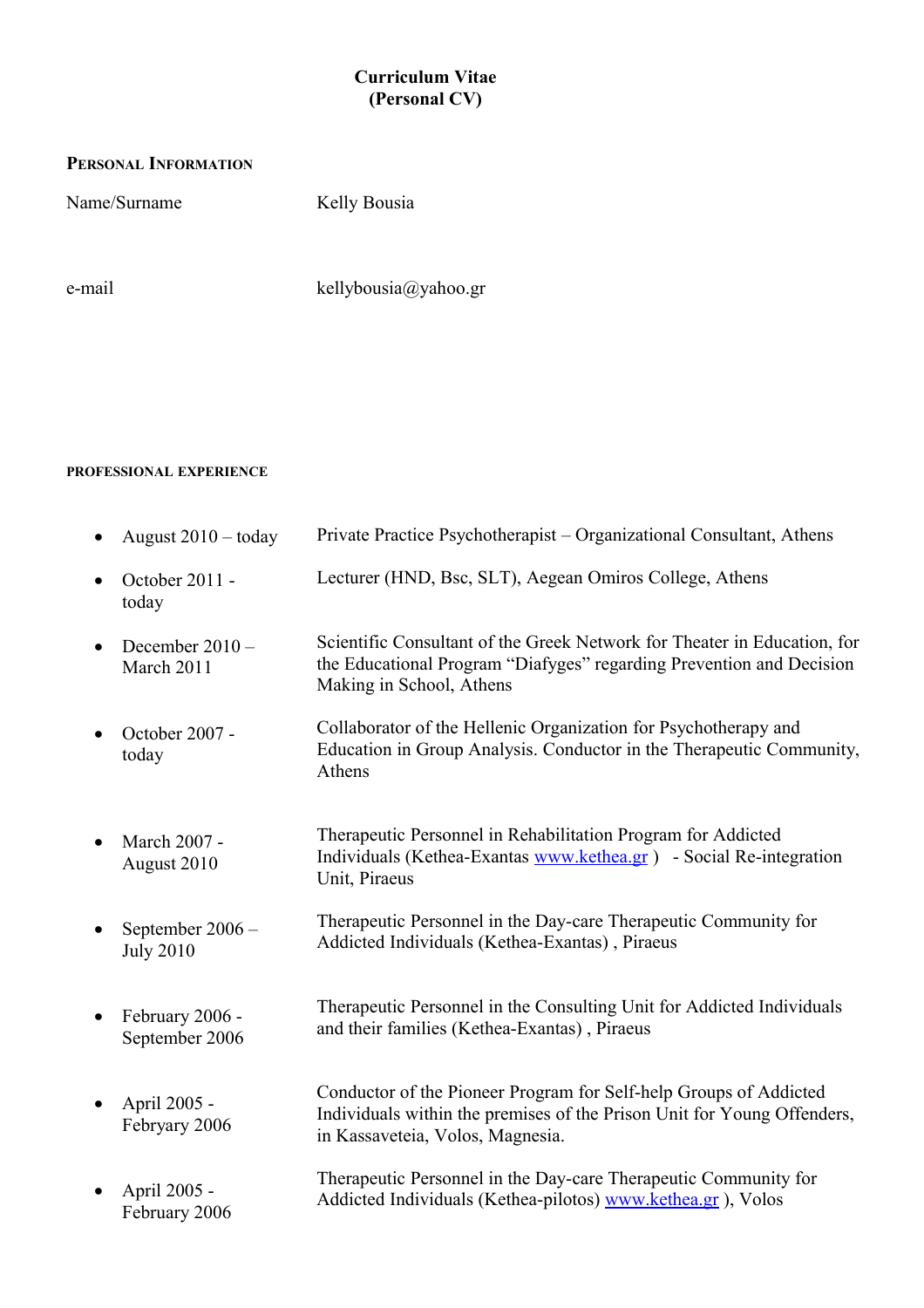| • October $2004 -$<br>April 2005 | Trainee Therapeutic Personnel in Consulting Unit for Adolescents and<br>their Families, Volos |
|----------------------------------|-----------------------------------------------------------------------------------------------|
|                                  |                                                                                               |

#### **ACADEMIC EDUCATION AND TRAINING**

### **Academic Education**

| 2002-2003                                         | <b>University of Essex, Centre for Psychoanalytic Studies</b><br>MA in Psychoanalysis, University of Essex, Colchester, Essex, UK                                      |  |
|---------------------------------------------------|------------------------------------------------------------------------------------------------------------------------------------------------------------------------|--|
|                                                   | <b>Extra Course "Mother-Child Observations"</b> , with the supervision of<br>Tavistock Clinic, London, UK (Prof. D. Millar as supervisor)                              |  |
| 1999-2002                                         | <b>University of Essex</b><br><b>BSc in Psychology</b><br>Main Research Project: Thinking, Reasoning and Problem Solving<br>University of Essex, Colchester, Essex, UK |  |
| 1998-1999                                         | <b>Interanglian College</b><br>Foundation course in Psychology                                                                                                         |  |
| <b>Professional Training</b><br>March - June 2004 | Centre for Professional Education and Training, "INE-TZEE"<br>Program: «Public Structures of Social Help Provision »<br>Centers for the Elderly, Family Care Centers.  |  |
| <b>Volunteering</b><br>2000-2001                  | <b>Millennium Volunteers, Colchester, Essex-UK</b><br>Social Work in Garrison Center for Young Offenders.                                                              |  |

# **Training**

| $\bullet$ | March $2010$ - now | «Trainee Group Analyst»,<br>H.O.P.E., Hellenic Organization of Psychotherapy and Education in<br>Group Analysis, (www.hopeinga.com), Kifissia, Athens. |
|-----------|--------------------|--------------------------------------------------------------------------------------------------------------------------------------------------------|
| $\bullet$ | January 2010- now  | « Consultancy on Addiction Issues»,<br>San Diego University- Kethea                                                                                    |
|           | March 2009         | Workshop on Analytical Psychodrama<br>Jorge Burmeister, president of I.A.G.P. (International Association of                                            |

Group Psychotherapy)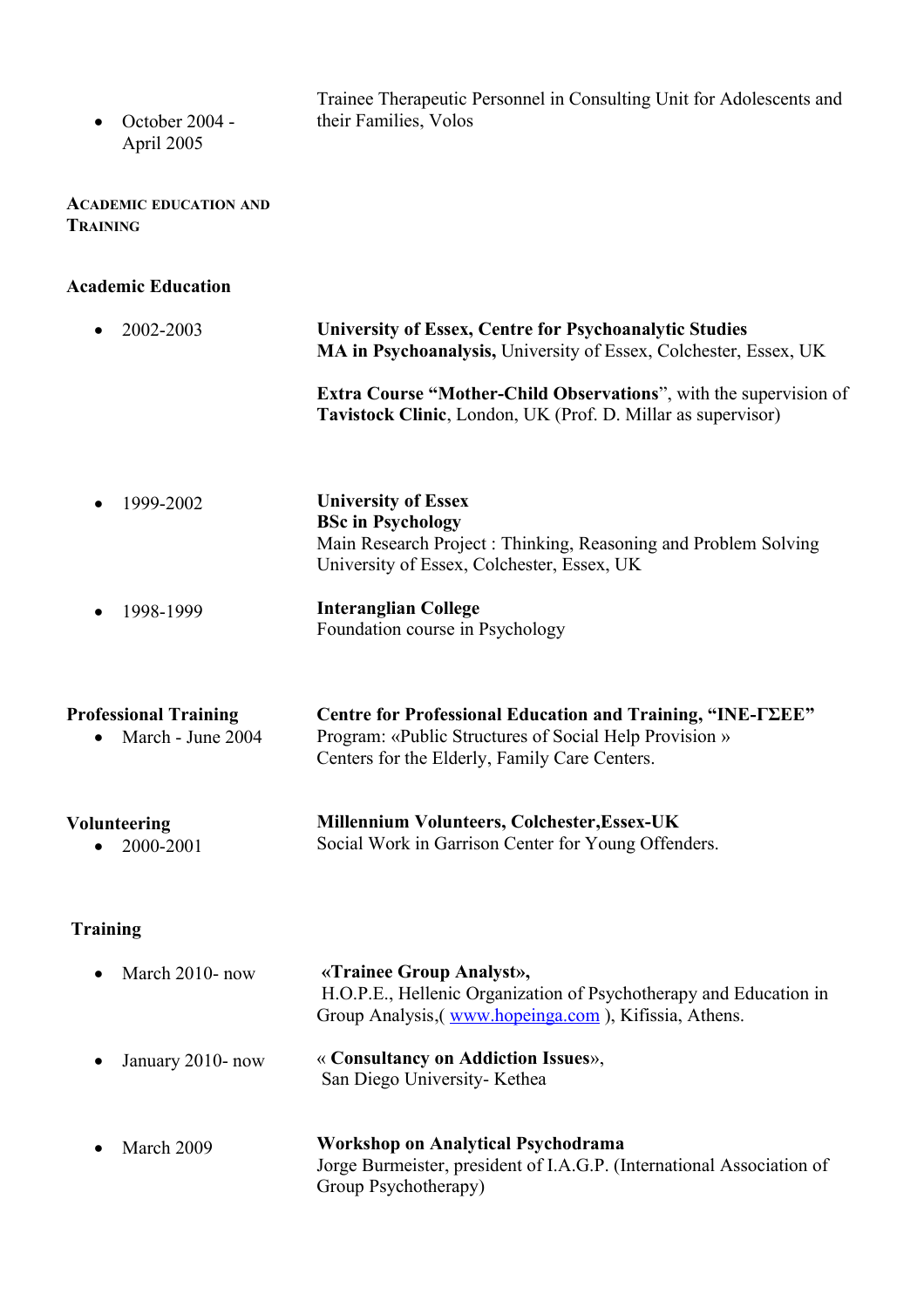| $\bullet$ | February 2009-<br>January 2010    | Conductor of Self-awareness Group through Art and Painting -<br>H.O.P.E, Hellenic Organization of Psychotherapy and Education in<br>Group Analysis, Kifissia, Athens.                                                   |
|-----------|-----------------------------------|-------------------------------------------------------------------------------------------------------------------------------------------------------------------------------------------------------------------------|
|           | October 2007-<br><b>May 2008</b>  | Self-awareness Group through Analytic Psychodrama, H.O.P.E.,<br>Hellenic Organization of Psychotherapy and Education in Group<br>Analysis, Kifissia, Athens.                                                            |
|           | October 2007-<br>May 2008         | <b>Self-awareness Group through Creative Writing,</b><br>H.O.P.E., Hellenic Organization of Psychotherapy and Education in<br>Group Analysis, Kifissia, Athens                                                          |
|           | October 2007-<br>March 2010       | « Groups and Organizations Consultant Training»,<br>(consultancy on organizations, corporations and employees)<br>H.O.P.E., Hellenic Organization of Psychotherapy and Education in<br>Group Analysis, Kifissia, Athens |
|           | October 2006-<br><b>July 2007</b> | «Group Dynamics Training».<br>Prof. Kl. Navridis, Pantion University and Kethea, Athens                                                                                                                                 |
|           | October $2005 -$<br>March 2006    | <b>Workshop in Music Expression and Communication</b><br>H. Savvopoulou, Volos, Greece                                                                                                                                  |
|           | September 2004                    | <b>Introduction in Music Therapy</b><br>H. Savvopoulou, Foudoulis Conservatory, Volos, Greece                                                                                                                           |

# **Congresses / Symposia**

| October 2009 | «Addictions in Today's Crisis                                     |
|--------------|-------------------------------------------------------------------|
|              | Ways to overcome the problem                                      |
|              | The European and the Greek Experience».                           |
|              | <b>18ANO- Psychiatric Hospital of Attica</b>                      |
| August 2009  | "Groups in Times of Conflict"                                     |
|              | Contributing Author (paper)                                       |
|              | International Congress of I. A.G.P. (International Association of |
|              | Group Psychotherapy and Group Processes) Rome, Italy.             |
| August 2008  | "Despair, Dialogue, Desire"<br>Contributing Author (paper)        |
|              | European Symposium of G. A. S. (Group Analytic Society) Dublin,   |
|              | Ireland                                                           |
| January 2006 | «Family and Psychosis»,                                           |
|              | A.K.M.A, Athenian Institute of Anthropos, Athens                  |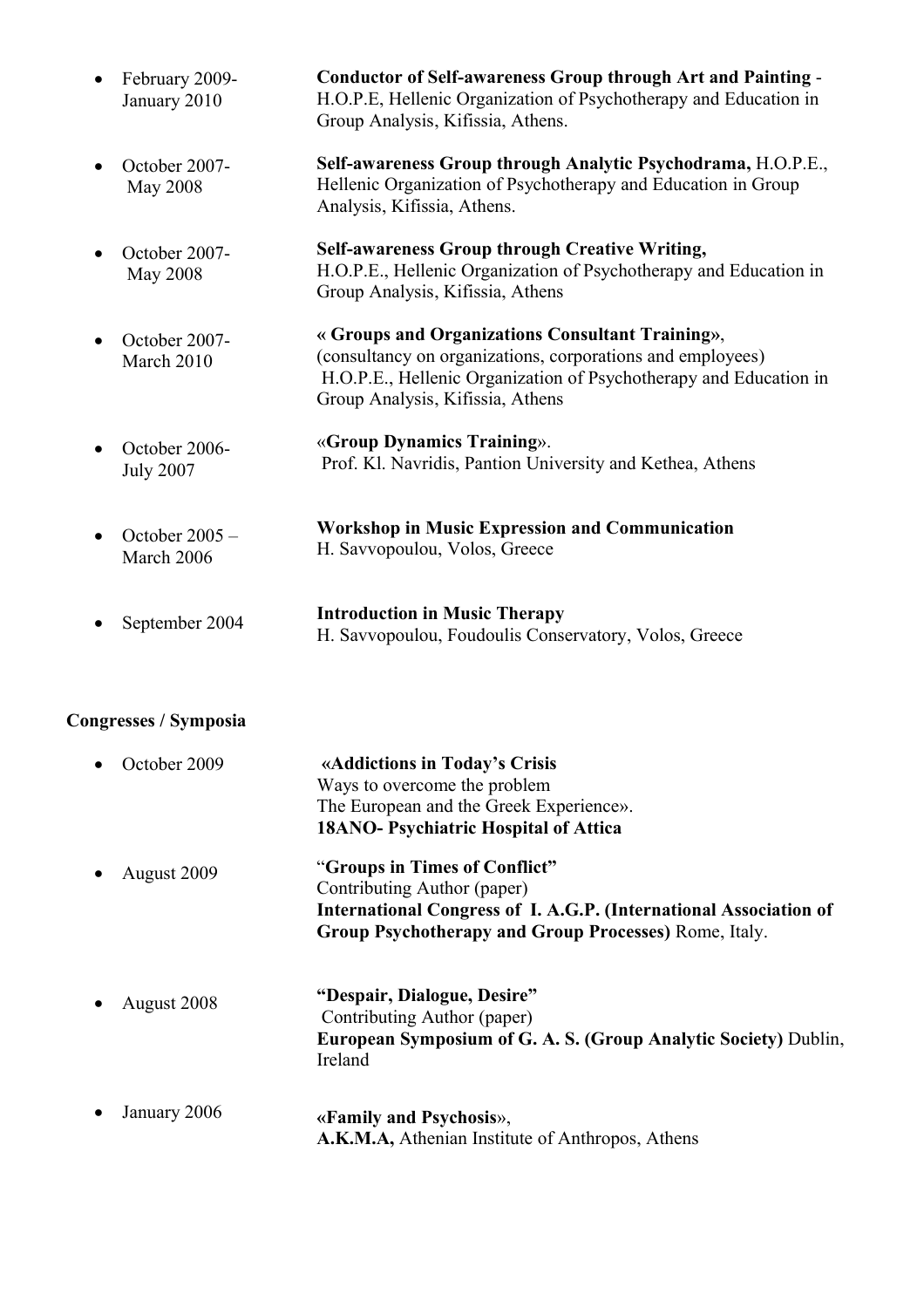# **Pubications / Papers**

| $2010 - 2011$<br>(IN PRESS) | <b>EKTEIIN</b> (The National Monitoring Centre for Drugs and Drug<br><b>Addiction in Greece, member of the EMCDDA)</b><br>1. "The contribution of education in the process or drug rehabilitation<br>and social reintegration. The example of an adolescent, day-care<br>therapeutic community in Greece". Bousia Kalliopi, MA                                                         |
|-----------------------------|----------------------------------------------------------------------------------------------------------------------------------------------------------------------------------------------------------------------------------------------------------------------------------------------------------------------------------------------------------------------------------------|
|                             | 2. " Playing and Group work in Group Analysis, examples from a day<br>care therapeutic Community for dependent adolescent individuals".<br>Bousia Kalliopi, MA                                                                                                                                                                                                                         |
|                             | <b>EKTEIN, in press translated in Greek to be part of the Greek</b><br>Reference Book for Drugs and Alcohol published by the National<br>Monitoring Centre for Drugs and Drug Addiction in Greece.                                                                                                                                                                                     |
| 2009                        | International Congress of IAGP (International Association Of<br><b>Group Psychotherapy and Group Processes)</b><br>"The contribution of education in the process or drug rehabilitation and<br>social reintergration. The example of an adolescent, day-care therapeutic<br>community in Greece". Bousia Kalliopi, MA<br>"Groups in Times of Conflict", Book of abstracts, Rome, 2009. |
| 2008                        | <b>European Symposium of GAS (Group Analytic Society)</b><br>"Playing and Group work within a day care therapeutic community for<br>dependent adolescent individuals". Bousia Kalliopi, MA                                                                                                                                                                                             |

### **"Despair, Dialogue, Desire", Book of abstracts, Dublin, 2008**

# **Other Qualifications and Interests**

| <b>MOTHER TONGUE</b>   | Greek                                                                                                                                                                  |
|------------------------|------------------------------------------------------------------------------------------------------------------------------------------------------------------------|
| <b>OTHER LANGUAGES</b> |                                                                                                                                                                        |
| English                | Excellent, very fluent, Competence for teaching accredited by the Greek<br>Ministry of Education, 2004                                                                 |
| German                 | Zertifikat Sprachdiplom, Goethe Institut, 1995                                                                                                                         |
| <b>Italian</b>         | Initial level, University of Essex, 2 <sup>nd</sup> yr Undergraduate                                                                                                   |
| <b>P/C COMPETENCE</b>  | WINDOWS and MacOs Operating Systems<br>SPSS Kat XperStat, Statistics Software<br>Basic Knowledge of the UNIX<br>ECDL Certification for Word and Excel, Office Programs |